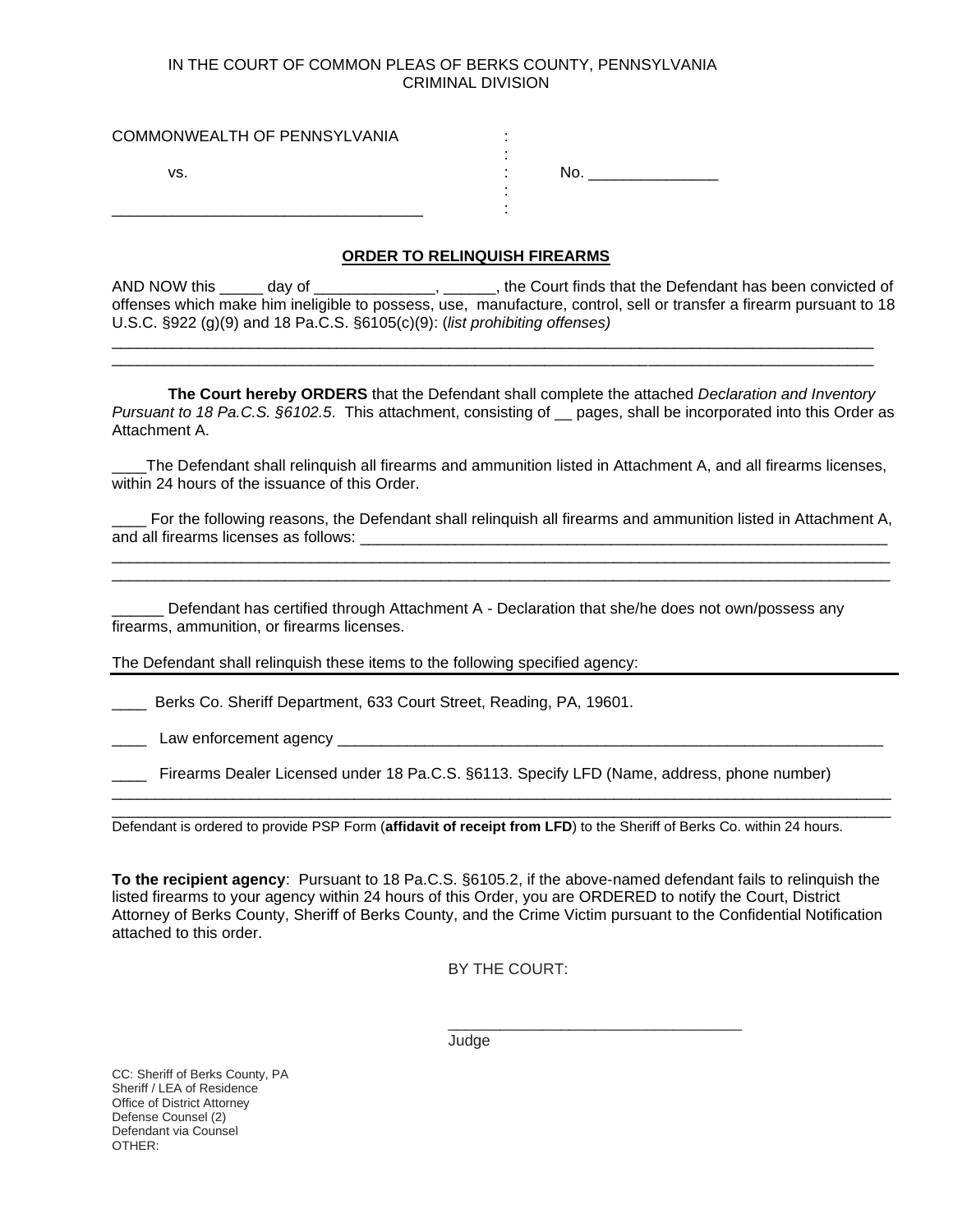# **THIS ATTACHMENT SHALL BE WITHHELD FROM PUBLIC INSPECTION PURSUANT TO 18Pa.C.S. §6128(e)**

#### IN THE COURT OF COMMON PLEAS OF BERKS COUNTY, PENNSYLVANIA CRIMINAL DIVISION

|                  | COMMONWEALTH OF PENNSYLVANIA                                                                                                                                                                                                                                                                                                                                                                                                                                                                         |                                                                                                                                                                                                                              |  |
|------------------|------------------------------------------------------------------------------------------------------------------------------------------------------------------------------------------------------------------------------------------------------------------------------------------------------------------------------------------------------------------------------------------------------------------------------------------------------------------------------------------------------|------------------------------------------------------------------------------------------------------------------------------------------------------------------------------------------------------------------------------|--|
|                  | V.                                                                                                                                                                                                                                                                                                                                                                                                                                                                                                   |                                                                                                                                                                                                                              |  |
|                  |                                                                                                                                                                                                                                                                                                                                                                                                                                                                                                      | <u>ATTACHMENT A</u><br>DECLARATION AND INVENTORY PURSUANT TO 18 Pa.C.S. §6105.2                                                                                                                                              |  |
|                  |                                                                                                                                                                                                                                                                                                                                                                                                                                                                                                      | Page 1 of _____<br>(add additional pages as needed)                                                                                                                                                                          |  |
| I, (print name)_ | do hereby declare the following:                                                                                                                                                                                                                                                                                                                                                                                                                                                                     |                                                                                                                                                                                                                              |  |
|                  | Note to Defendant: initial all paragraphs which apply:                                                                                                                                                                                                                                                                                                                                                                                                                                               |                                                                                                                                                                                                                              |  |
|                  | I certify that I do not own or possess any firearms or ammunition.                                                                                                                                                                                                                                                                                                                                                                                                                                   |                                                                                                                                                                                                                              |  |
|                  |                                                                                                                                                                                                                                                                                                                                                                                                                                                                                                      | I certify that I do not hold any firearms license(s) issues by the Commonwealth of Pennsylvania.                                                                                                                             |  |
|                  |                                                                                                                                                                                                                                                                                                                                                                                                                                                                                                      | I certify that I own the items listed in the following Inventory beginning on page 2.                                                                                                                                        |  |
|                  | Common Pleas.                                                                                                                                                                                                                                                                                                                                                                                                                                                                                        |                                                                                                                                                                                                                              |  |
|                  | investigation / prosecution at Incident No. ___________________________.                                                                                                                                                                                                                                                                                                                                                                                                                             |                                                                                                                                                                                                                              |  |
|                  |                                                                                                                                                                                                                                                                                                                                                                                                                                                                                                      | Noted items are currently in my possession / control and will be relinquished pursuant to the attached Order of                                                                                                              |  |
|                  | I understand that failure to relinquish the listed firearms in this Inventory to the specified agency within 24 hours, or as<br>otherwise directed by the Court, will result in notification to the Court, the District Attorney, the Sheriff, and the Victim<br>of the prohibiting offenses. I understand that intentionally or knowingly failing to relinquish a firearm or ammunition as<br>directed by this order may result in further criminal prosecution pursuant to 18 Pa.C.S. §6105(c)(9). |                                                                                                                                                                                                                              |  |
|                  | I verify that the facts as set forth in this Declaration and Inventory are true and correct to the best of my knowledge,<br>information and belief. This verification is made subject to the penalties of 18 Pa.C.S.<br>§ 4904 relating to unsworn falsification to authorities.                                                                                                                                                                                                                     |                                                                                                                                                                                                                              |  |
|                  |                                                                                                                                                                                                                                                                                                                                                                                                                                                                                                      | I understand that conviction for the prohibiting offense(s) listed on this order prohibit me from ever owning, using, or<br>possessing a firearm or ammunition pursuant to 18 U.S.C. § 922(g)(9) and 18 Pa.C.S. §6105(c)(9). |  |
|                  |                                                                                                                                                                                                                                                                                                                                                                                                                                                                                                      |                                                                                                                                                                                                                              |  |
|                  |                                                                                                                                                                                                                                                                                                                                                                                                                                                                                                      | The items listed in Attachment A (Pages __thru _)<br>were relinquished to this department on date/time:                                                                                                                      |  |
|                  |                                                                                                                                                                                                                                                                                                                                                                                                                                                                                                      |                                                                                                                                                                                                                              |  |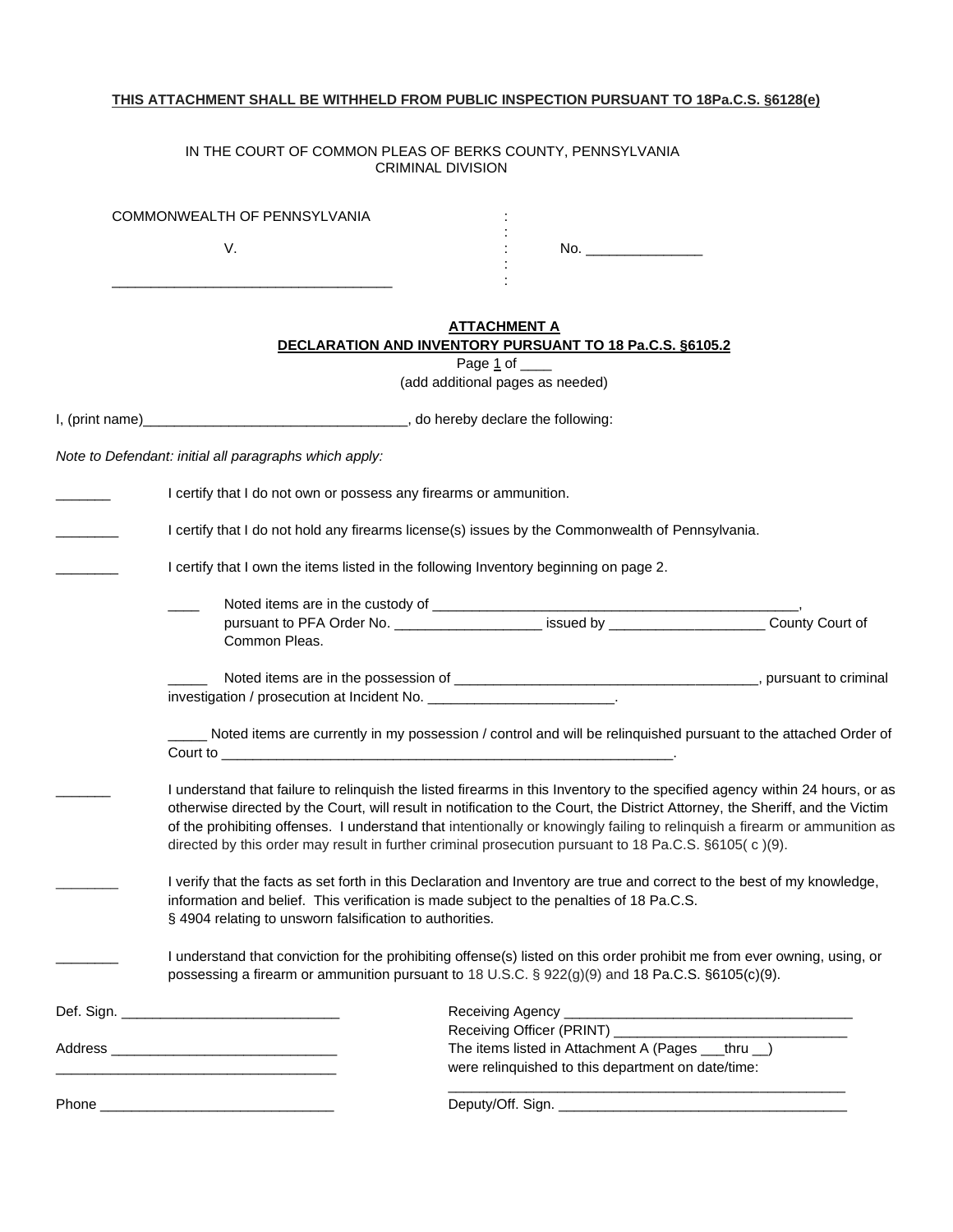# IN THE COURT OF COMMON PLEAS OF BERKS COUNTY, PENNSYLVANIA **CRIMINAL DIVISION**

| COMMONWEALTH OF PENNSYLVANIA |  |
|------------------------------|--|
| VS.                          |  |
|                              |  |

# **ATTACHMENT A INVENTORY PURSUANT TO 18 Pa.C.S. §6105.2**

Page  $\_\_$  of  $\_\_$ 

Number each item listing maker / model / caliber or gauge / serial number / condition of item.